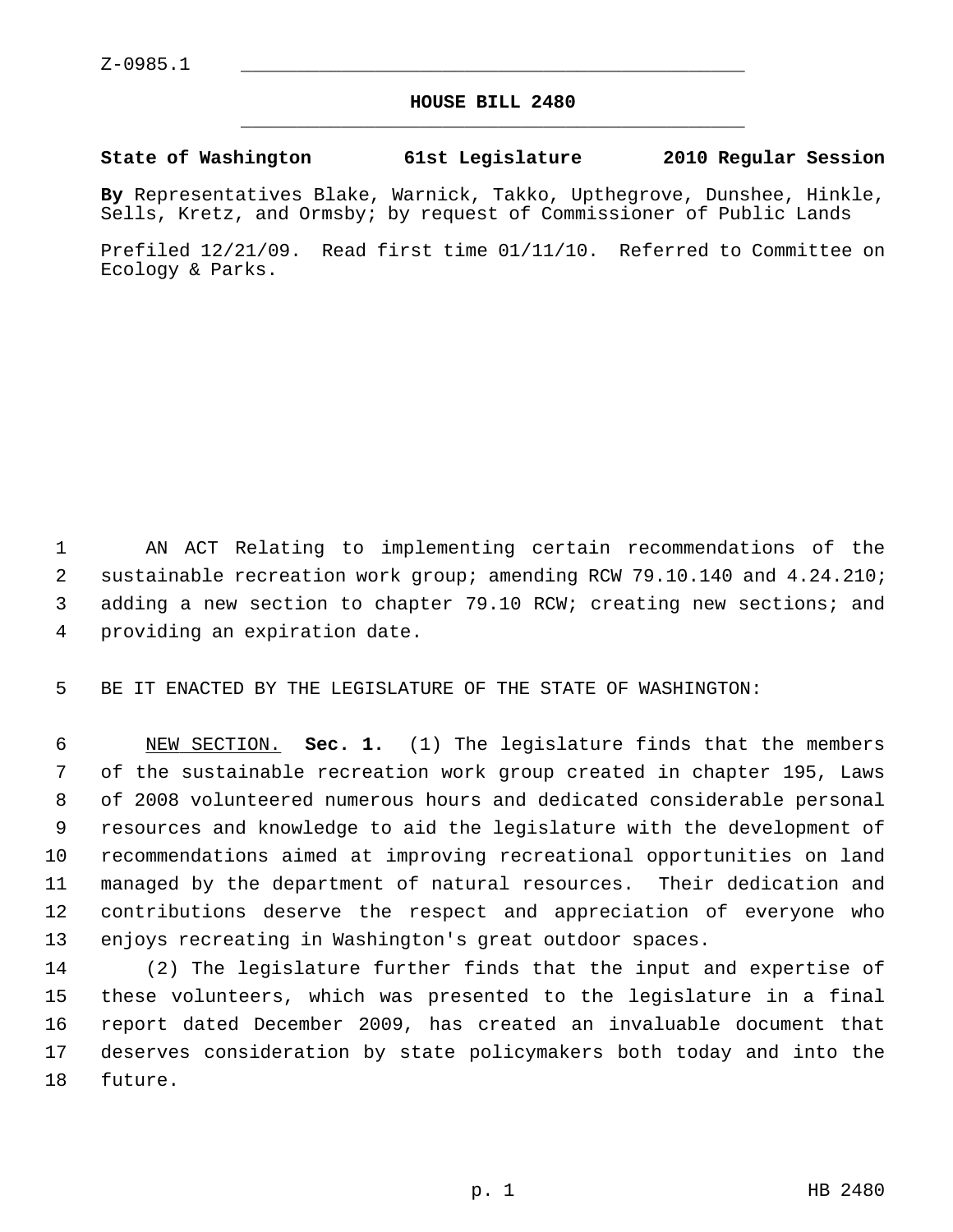1 (3) It is the intent of this act to adopt certain policy 2 recommendations developed by the sustainable recreation work group that 3 are capable of being implemented in the near term and that may provide 4 near-term benefits to sustainable recreation or additional information 5 that may be used to improve recreational activities in Washington.

 6 **Sec. 2.** RCW 79.10.140 and 2007 c 241 s 23 are each amended to read 7 as follows:

8 The department is authorized:

 9 (1)(a) To construct, operate, and maintain primitive outdoor 10 recreation and conservation facilities on lands under its jurisdiction 11 which are of primitive character when deemed necessary by the 12 department to achieve maximum effective development of such lands and 13 resources consistent with the purposes for which the lands are held.  $14$  ((This))

15 (b) The authority provided by this section shall be exercised only 16 after review by the recreation and conservation funding board and 17 determination by the recreation and conservation funding board that the 18 department is the most appropriate agency to undertake such 19 construction, operation, and maintenance. Such review is not required 20 for campgrounds designated and prepared or approved by the department.

21 (c) The department may convey the responsibility to construct, 22 operate, or maintain recreation facilities to a concessionaire as 23 provided in section 3 of this act;

24 (2) To acquire right-of-way and develop public access to lands 25 under the jurisdiction of the department and suitable for public 26 outdoor recreation and conservation purposes;

27 (3) To receive and expend funds from federal and state outdoor 28 recreation funding measures for the purposes of this section and RCW 29 79A.50.110;

30 (4)(a) To assess use charges on individuals or groups for the 31 privilege of accessing specific recreation sites or hosting or 32 attending specific events located on public lands.

 (b)(i) Prior to assessing use charges under this section, the department must develop and adopt by rule a detailed structure for the setting and the efficient collection of the appropriate use charge. The dollar amount and collection technique of any use charge must be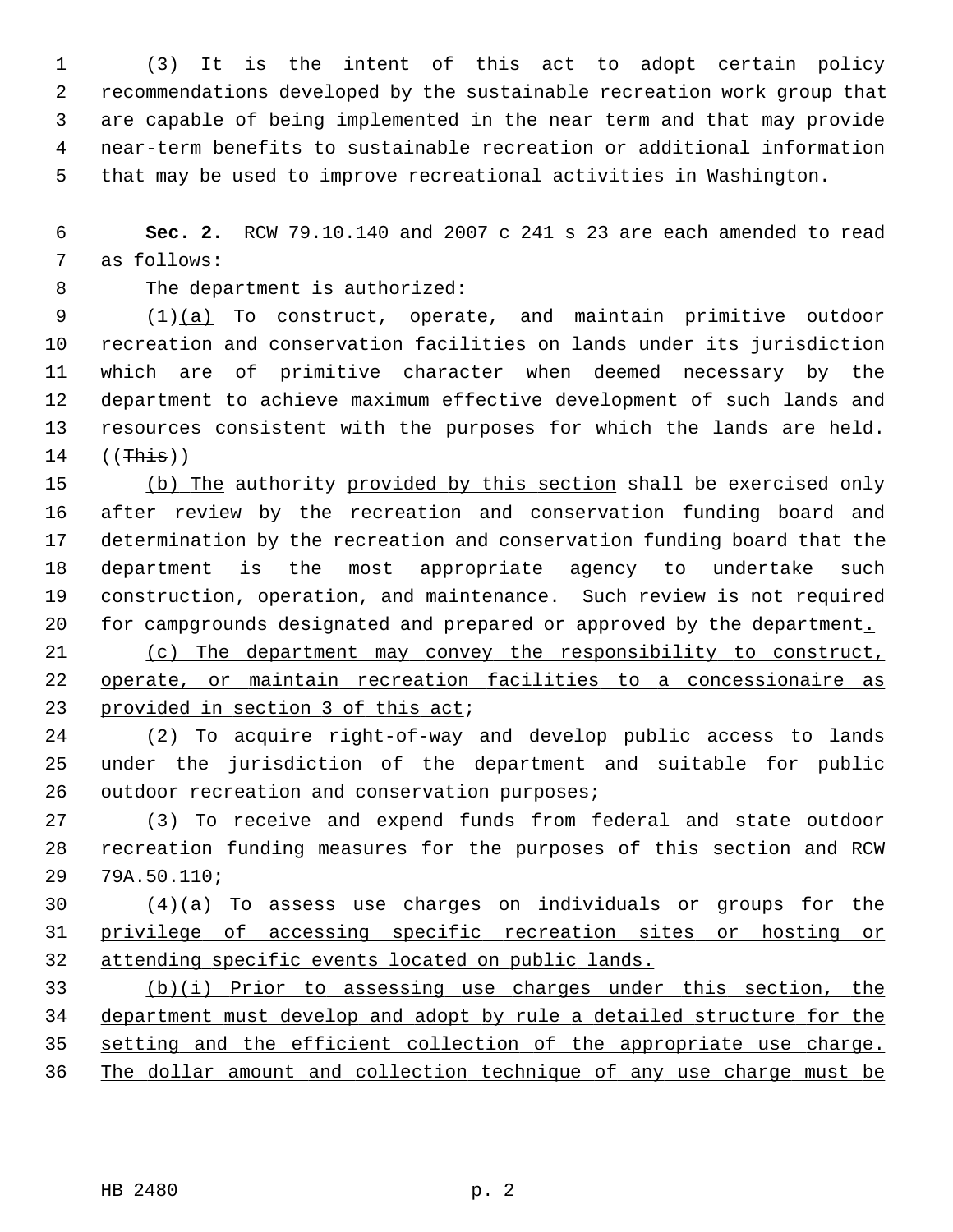1 developed in a manner that ensures use charge collections generate more

2 revenue than the department must expend to collect the use charges.

 (ii) In addition to the rule-making requirements of chapter 34.05 RCW, when developing rules for the implementation of this subsection, the department shall initiate a public process that allows for the formal solicitation of input as to how the department could implement waivers from use charges for individuals who volunteer their time with the department and how the department can address strategies for avoiding the exclusion of certain population segments from recreating on public lands.

 (c) All revenues collected through use charges under this section must be reinvested by the department into the management of, and the provision of recreational opportunities at, the site where the use charge was collected.

15 NEW SECTION. **Sec. 3.** A new section is added to chapter 79.10 RCW 16 under the subchapter heading "part 2 multiple use" to read as follows: 17 (1) The department shall initiate a pilot project to better 18 understand how private concessionaires could be compatible with the 19 department's tradition of providing primitive, relatively dispersed 20 recreation experiences and whether allowing concessionaires access to 21 well-suited campgrounds could improve the quality of service provided 22 while reducing management costs to the department.

23 (2)(a) To accomplish the goals of this section, the department 24 shall initiate two private concessionaire pilot projects. One project 25 must be located east of the crest of the Cascade mountains and one 26 project must be located west of the crest of the Cascade mountains. 27 The temporal length of each project must be determined by the 28 department.

29 (b) In structuring the pilot projects, the department shall 30 maintain the necessary oversight to ensure the continued support for 31 the needs of recreational users and explore ways to ensure that 32 potential recreational users are not being precluded by high fees and 33 costs. The pilot projects must also be structured in a manner that is 34 consistent with any use charges developed under RCW 79.10.140.

35 (3) In addition to the goals of subsection (1) of this section, the 36 pilot project may be used to investigate other questions deemed 37 relevant by the department. These questions may include: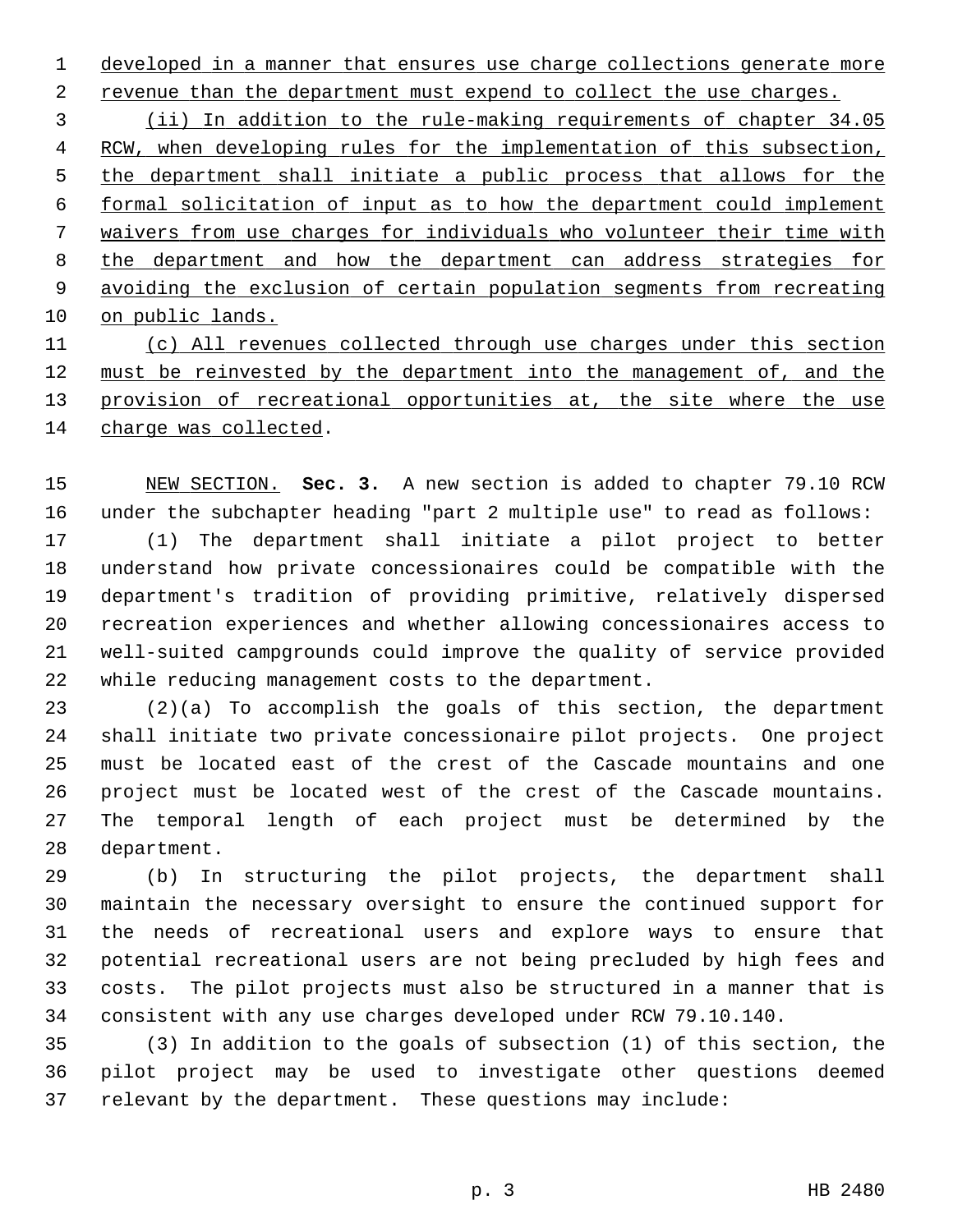1 (a) How concessionaire contracts can best be developed and 2 evaluated?

 3 (b) Whether the concessionaire model would apply to recreation 4 sites funded by the recreation and conservation office or other state 5 agencies? and

 6 (c) If user surveys identify a risk of concessionaire utilization 7 creating an exclusionary effect at campgrounds?

 8 (4) The department shall prepare two reports to the appropriate 9 committees of the legislature, consistent with RCW 43.01.036, 10 summarizing the information learned during the pilot project process. 11 The first report must be a progress report and must be delivered by 12 November 22, 2011. The second report must be delivered after the end 13 date of both pilot projects.

14 NEW SECTION. **Sec. 4.** (1) The department of natural resources, the 15 department of fish and wildlife, and the state parks and recreation 16 commission shall formally explore how the three agencies can develop 17 and implement a multiagency pass that would allow the holder to access 18 any fee-based recreational lands managed by any one of the agencies in 19 lieu of paying a separate access fee to an individual agency.

20 (2) The proposed structure for a multiagency recreation pass must:

21 (a) Integrate the new pass with other passes or site or event-22 specific fees or charges;

23 (b) Include processes for exploring the inclusion of lands managed 24 by the federal government;

25 (c) Consider how funds can be efficiently collected and reinvested 26 into recreational opportunities;

27 (d) Include waivers or reduced charges for individuals who are 28 active volunteers with either of the agencies; and

29 (e) Consider methods that will avoid excluding segments of the 30 population from recreating on public lands.

31 (3) The final result of the agency collaboration required by this 32 section must be delivered to the appropriate committees of the 33 legislature by November 22, 2010, consistent with the provisions of RCW 34 43.01.036. The results must be delivered in the form of proposed 35 legislation with accompanying documents explaining the approach taken, 36 the questions remaining unanswered, barriers to success, the positive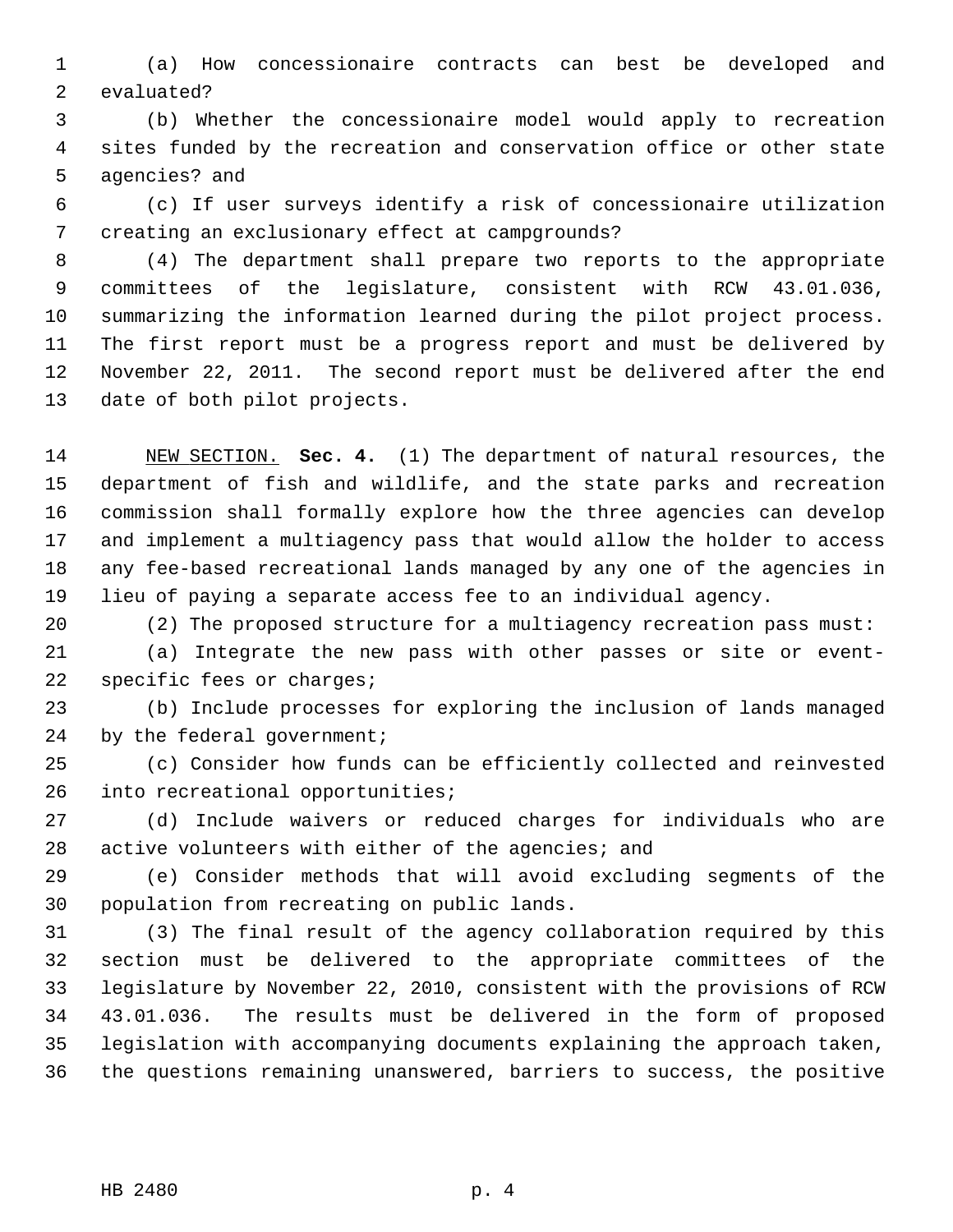1 and negative attributes associated with the proposed legislation, and

2 any addition analyses deemed appropriate by the three agencies.

3 (4) This section expires August 1, 2011.

 4 **Sec. 5.** RCW 4.24.210 and 2006 c 212 s 6 are each amended to read 5 as follows:

 6 (1) Except as otherwise provided in subsection (3) or (4) of this 7 section, any public or private landowners or others in lawful 8 possession and control of any lands whether designated resource, rural, 9 or urban, or water areas or channels and lands adjacent to such areas 10 or channels, who allow members of the public to use them for the 11 purposes of outdoor recreation, which term includes, but is not limited 12 to, the cutting, gathering, and removing of firewood by private persons 13 for their personal use without purchasing the firewood from the 14 landowner, hunting, fishing, camping, picnicking, swimming, hiking, 15 bicycling, skateboarding or other nonmotorized wheel-based activities, 16 hanggliding, paragliding, rock climbing, the riding of horses or other 17 animals, clam digging, pleasure driving of off-road vehicles, 18 snowmobiles, and other vehicles, boating, nature study, winter or water 19 sports, viewing or enjoying historical, archaeological, scenic, or 20 scientific sites, without charging a fee of any kind therefor, shall 21 not be liable for unintentional injuries to such users.

22 (2) Except as otherwise provided in subsection (3) or (4) of this 23 section, any public or private landowner or others in lawful possession 24 and control of any lands whether rural or urban, or water areas or 25 channels and lands adjacent to such areas or channels, who offer or 26 allow such land to be used for purposes of a fish or wildlife 27 cooperative project, or allow access to such land for cleanup of litter 28 or other solid waste, shall not be liable for unintentional injuries to 29 any volunteer group or to any other users.

30 (3) Any public or private landowner, or others in lawful possession 31 and control of the land, may charge an administrative fee of up to 32 twenty-five dollars for the cutting, gathering, and removing of 33 firewood from the land.

34 (4) Nothing in this section shall prevent the liability of a 35 landowner or others in lawful possession and control for injuries 36 sustained to users by reason of a known dangerous artificial latent 37 condition for which warning signs have not been conspicuously posted.